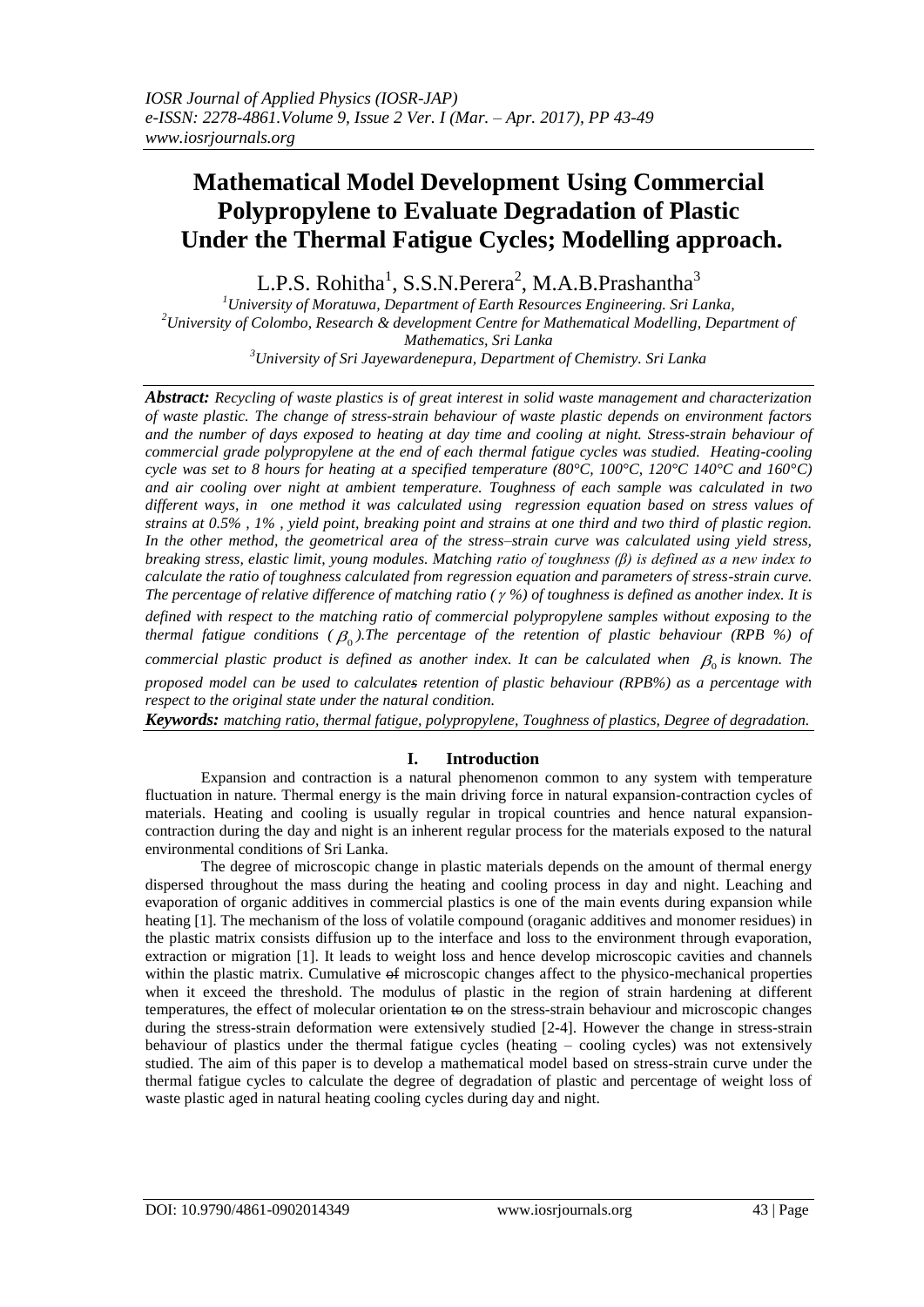#### **Theory**

#### **II. Material and Methods**

The area of stress-strain curve represents the toughness and it can be calculated using the regression equation of the stress-strain curve or using the parameters (yield stress, braking stress, plastic limit, elastic limit, young modules) of stress –strain curve [4]. Figure 1 shows selected strains at 0.5%  $(\epsilon_0, \epsilon)$ , 1%  $(\epsilon_1)$ , yield point  $(\epsilon_v)$ , breaking point $(\epsilon_b)$  and strains at one third  $(\epsilon_{1/3})$  and two third  $(\epsilon_{2/3})$  of plastic region. Mathematical relationship between tensile stress and strain follows the  $n<sup>th</sup>$  order polynomial function  $(f(x))$  when the stress-strain behavior is comparable with the typical curve showed in Figure 1.

The output of equation gives the area under the curve given in Figure 1 at the limit of 
$$
\varepsilon = 0
$$
 to  $\varepsilon = \varepsilon_b$   
Area under the curve in figure  $1 = \int_{0}^{\varepsilon_b} f(x) dx$ 

In the second method, the geometrical area of the stress–strain curve was calculated using yield stress, breaking stress, elastic limit, and Young modules. As shown in Figure 1, the point *"*S" represents strain at yield point, the point "R" represents strain at breaking point, the value at  $\sigma_v$  represents yield stress at point P (represents yield point) and value at  $\sigma_{bp}$  represents breaking stress at point Q.

Toughness ( Ts)= Area under the curve

$$
= Area of PQRT
$$

- <sup>=</sup>*PST area a PQRS are*
- = ......... 2 ...( <sup>1</sup> *TS PS SR PS QR* 1)  $PS = TS$  tan  $\alpha$

Young modules at elastic region is given by tan  $\alpha$  and PS in equation 1 is replaced by TS tan  $\alpha$ .



**Figure 1.** Stress strain curve for Polypropylene material.  
\n*Toughness* = 
$$
\frac{1}{2} \Big[ (TS^2 \times Young's \text{ modules}) + SR((TS \times Young's \text{ module}) + QR) \Big] \dots \dots \dots (2)
$$

Strain at yield point ( $\varepsilon$ <sub>y</sub>) can be used to replace the TS in equation 2.

 $(\varepsilon_{\rm v}^2 \times$  Young's module) + SR $((\varepsilon_{\rm v} \times$  Young's modules) + Breaking stress) 0.5 " SR " ...............(3) *Toughness Young s module Young s modules Breaki y y ng stress*  $SR = \Delta \mathcal{E}$  =Stain at breaking point ( $\varepsilon_b$ ) - Strain at yield point ( $\varepsilon_v$ ) and breaking stress is given by  $\sigma_b$ 

.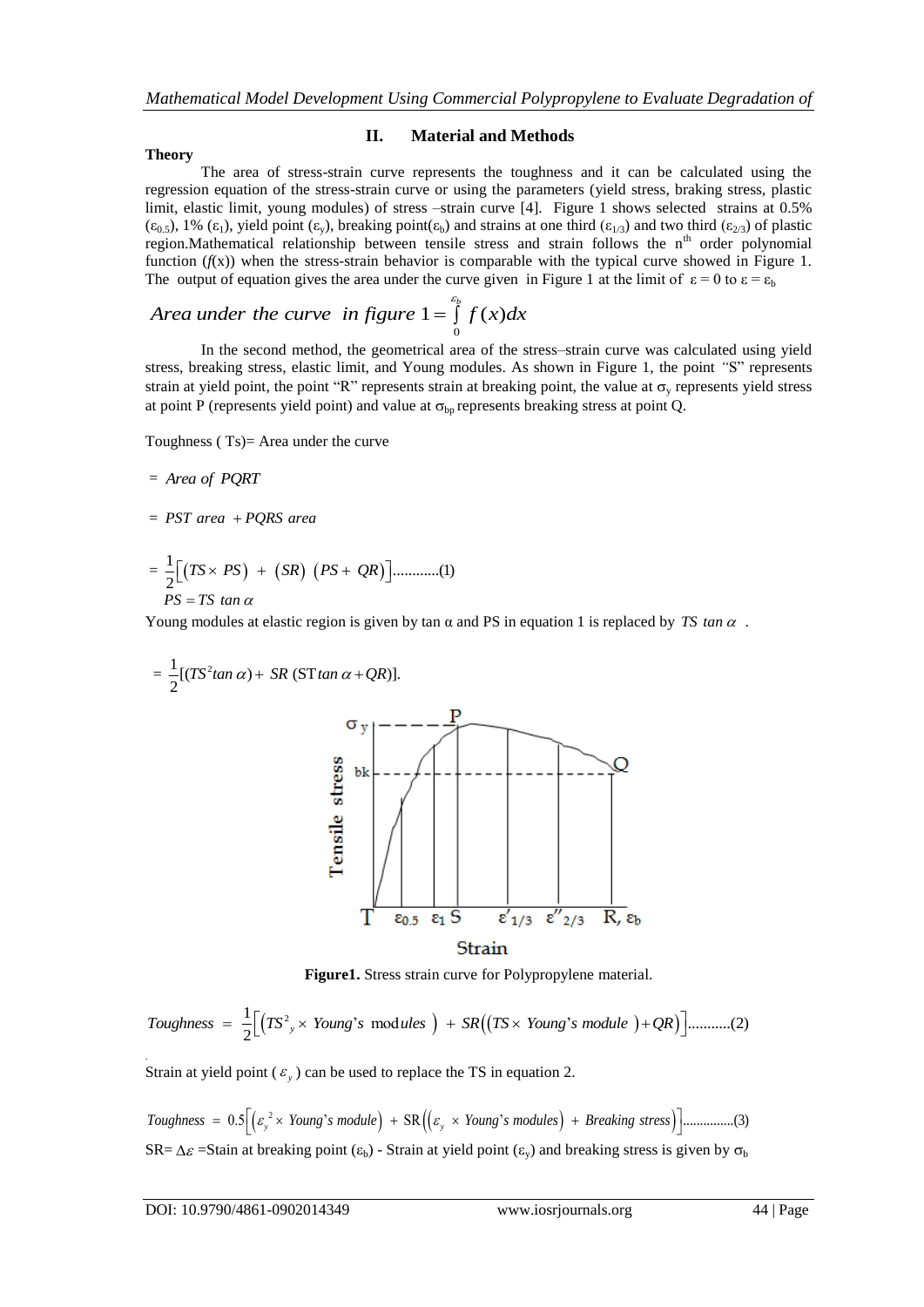$\mathbb{I}(\varepsilon_{y} \times \textit{Young's module}) \times (\varepsilon_{y} + \Delta \varepsilon) + (\sigma_{y} \times \Delta \varepsilon)$ 1 Toughness =  $\frac{1}{2}[(\varepsilon_y \times \text{Young's module}) \times (\varepsilon_y + \Delta \varepsilon) + (\sigma_y \times \Delta \varepsilon)].$ 

The equation (4) represent toughness (Ts) in terms of Young's modules (E) strain at plastic limit ( $\Delta \varepsilon$ ), strain at yield point( $\varepsilon_v$ ) and point ( $\sigma_b$ )

$$
Ts = 0.5 \left[ \left( \varepsilon_{y} \times E \right) \times \left( \varepsilon_{y} + (\Delta \varepsilon) + \sigma_{b.s} \times (\Delta \varepsilon) \right) \right] \dots \dots \dots (2)
$$

The ratio of the total area calculated from the regression equation  $(A_{\text{rec}})$  to the area calculated using the parameters of stress–strain curve can be defined as matching ratio of toughness(β). Usually ( $A_{res}$ ) is greater than the  $(A<sub>par</sub>)$  and the area of the curve is a function of degree of degradation.

$$
\beta = \frac{A_{reg}}{A_{par}} \dots \dots \dots \dots \dots \dots \tag{5}
$$

Mechanical properties of plastic are function of thermal history [5]. Matching ratio (β) of toughness of commercial plastic material with change with the thermal fatigue conditions and hence equation (6) given below defines the percentage of relative difference of matching ratio (PRDMR,  $\gamma$ %) as a new parameter to determine the degree of degradation.

$$
\gamma \% = \frac{(\beta_0 - \beta_t) \times 100}{\beta_0} \dots \dots \dots \dots \dots \dots \tag{6}
$$

Where,

 $\beta_0$  = Matching ratio before exposing thermal fatigue

 $\beta_t$  = Matching ratio after the thermal fatigue at a defined temperature after i<sup>th</sup> cycle.

The equation (7) calculates the percentage of weight loss ( $\alpha$ %) where,  $W_o$  is initial mass, *Wt* is the mass at time "t" and  $W_f$  is the final mass [7-12]. The equation (8) shows the loss of weight  $\frac{W_0}{\sqrt{2}}$  $\mathbf 0$  $W_0 - W_t$ *W*  $(W_0-W_1)$  $\left(\frac{W_0 - W_t}{W_0}\right)$  with respect

to the in terms of weight loss and ratio of  $W_f$  to  $W_0$ .<br> $\alpha = \frac{W_0 - W_f}{\alpha} \times 100\%$  (7)

$$
\alpha = \frac{W_0 - W_f}{W_0 - W_f} \times 100\% \quad \dots \quad (7)
$$

$$
p = \left(\frac{W_0 - W_f}{W_0}\right) = \alpha \left(1 - \frac{W_f}{W_0}\right) \dots \quad (8)
$$

#### **Experiment**

Polypropylene plastic boxes used in ice cream industry were selected in this study as a model material since the polypropylene is one of major plastic material in plastic waste. A flat area having n average thickness of 0.2 mm was selected and tensile test samples in dumbbell-shape [6]  $(30 \times 150 \text{ mm})$ were prepared for triplicate analysis at the end of each thermal fatigue cycle at fixed temperature.

Thermal fatigue cycle was set to 8 hours for heating at a fixed temperature (80°C, 100°C, 120°C 140°C) and 16 hours for air cooling over night at ambient temperature. Weight loss and stress-strain behaviour were studied at the end of each cycle by using TMS 1300 tensile testing machine. Toughness of each sample was calculated in two different ways using stress-strain values. In the first method, is we determine the regression equation using MATLAB software.

#### **III. Results and Discussion**

Figure 2 shows change in stress–strain curves of commercial polypropylene samples at the end of thermal fatigue cycles at 140˚C. As shown in Figure 2, stress-strain behaviour of test samples depends on the number of thermal fatigue cycles at the heating temperature. Yield strength, breaking strength, young modules and rigidity have increased with the number of thermal fatigue cycles. Strain at breaking point has decreased with the number of thermal fatigue cycles.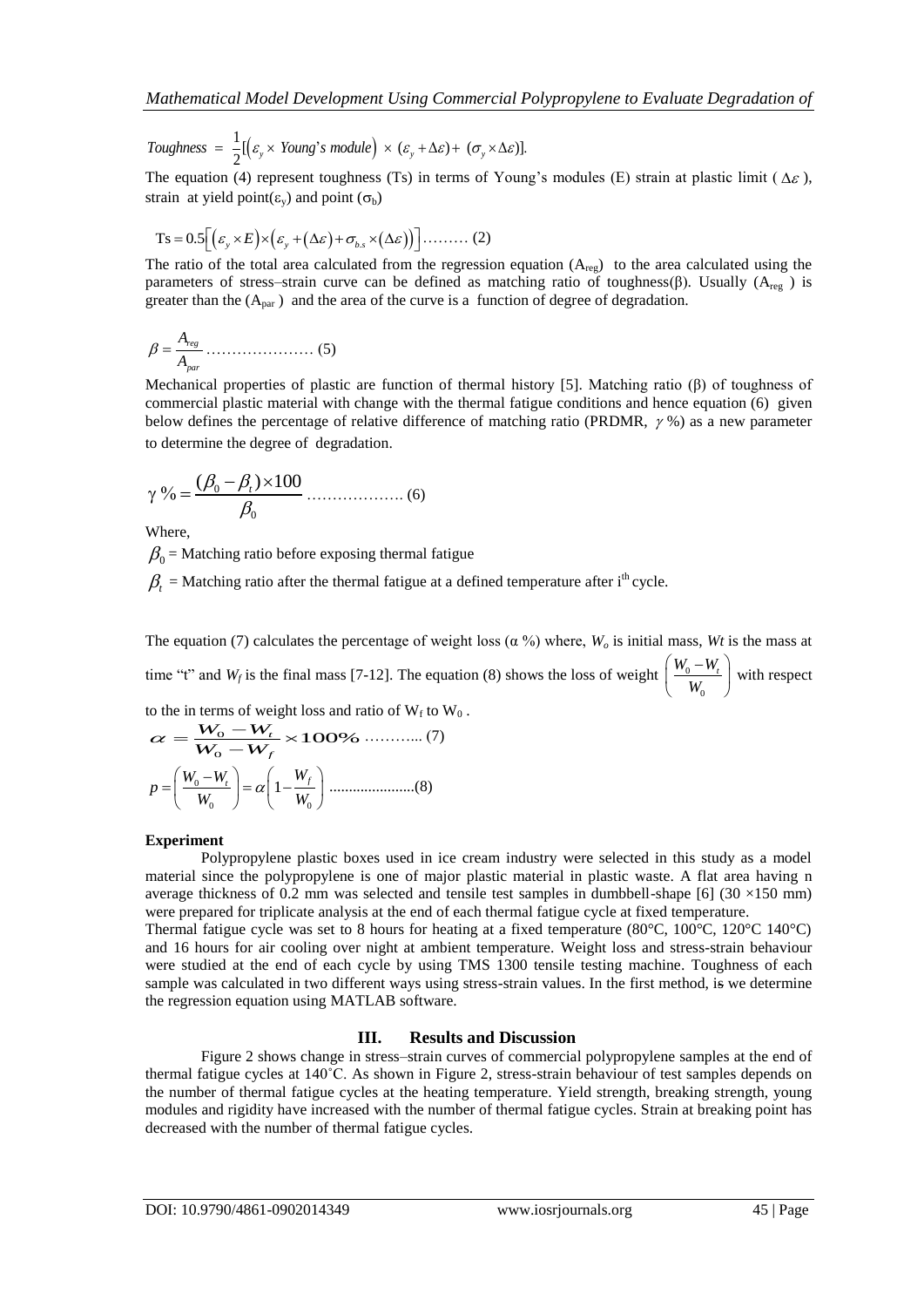

**Figure 2.** Stress - strain curves at 140˚C

Figure 3 shows the weight loss at the end of thermal fatigue cycles at different heating temperature. Maximum of loss of weight with respect to the initial weight was found to be 2.56%. Disappearance of plastic limit is a significant change in commercial plastic material as shown in figure 2, elastic limit has disappeared at the end of  $6<sup>th</sup>$  thermal fatigue cycle at the heating temperature 140°C. The loss of weight (p) and weight loss at that point were 1.73% and 0.64 respectively. It indicates the effect of loss of low molecular weight substances from the plastic matrix on mechanical properties of plastic. Loss of flexibility and increasing in rigidity during the thermal fatigue cycles indicate the loss of plasticisers and microscopic changes including compacting pattern of polypropylene molecules and cavity density during the thermal fatigue cycles.



Figure 4 shows the behaviour of the matching ratio of toughness with the number of thermal fatigue cycles at different heating temperature. It indicates that the matching ratio of toughness closes to unity as the number of thermal fatigue cycles increases at a constant heating temperature.



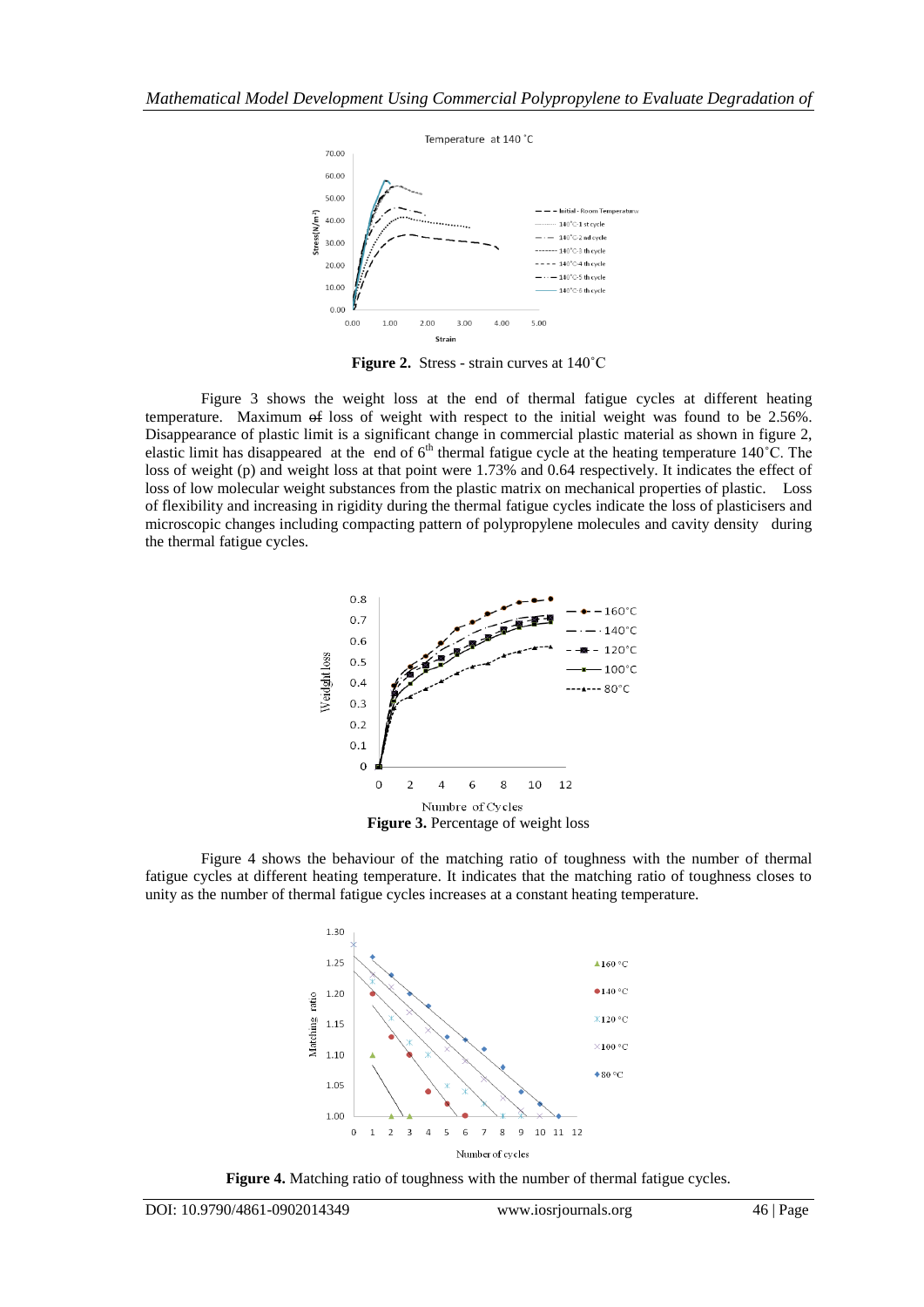As shown in figure 4 matching ratio of toughness shows a liner relationship with number of fatigue cycles at 100 $^{\circ}$ C and below. Table 1 shows the correlation at 80 $^{\circ}$ C to 140 $^{\circ}$ C temperature.

| Temperature     | Number of cycles required to reach   Correlation coefficient |        |
|-----------------|--------------------------------------------------------------|--------|
| $(^{\circ}C)$   | unity                                                        |        |
| $80^{\circ}$ C  |                                                              | 0.9996 |
| $100^{\circ}$ C |                                                              | 0.9986 |
| $120^{\circ}$ C |                                                              | 0.9926 |
| $140^{\circ}$ C |                                                              | 0.9956 |
|                 |                                                              |        |

**Table 1:** The highest correlation at 80°C to 140°C temperature.

Number of thermal fatigue cycles required for matching ratio of toughness to reach the unity is high at 80°C heating temperature compared to the heating temperature at 160°C. Matching ratio of toughness is equal to unity when the geometrical area calculated from the parameters of stress-strain curve closes to the total area calculated from the regression equation. The matching ratio of plastic considered as an index to indicate the effect of thermal fatigue cycles to the disappearance of the functions of plasticizers in plastic materials. Figure 5 shows behaviour of PRDMR ( $\Upsilon_{\text{max}}$ ) with the number of thermal fatigue cycles. As shown in figure 5 PRDMR has reached to a maximum ( $Y_{\text{max}}$ ) with number of thermal fatigue cycles and not the magnitude of maximum is not a function of heating temperature.



**Figure 5**. Variation of PRDMR with the number of thermal fatigue cycles.

Figure 6 shows the liner relationship between the numbers of cycles required to reach the  $Y_{\text{max}}$ with heating temperature. The maximum percentage of relative deference of matching ratio ( $Y_{\text{max}}$  %) can be defined as disappearance point of plastic behaviour from the original state of the commercial polypropylene sample. The curves at 80°C, 100°C, 120°C, 140°C and 160°C temperatures indicate the disappearance point of plastic behaviour of the commercial polypropylene product as 22.5 %.



**Figure 6 :** Liner relationship between the numbers of cycles required to reach the Υ<sub>max</sub>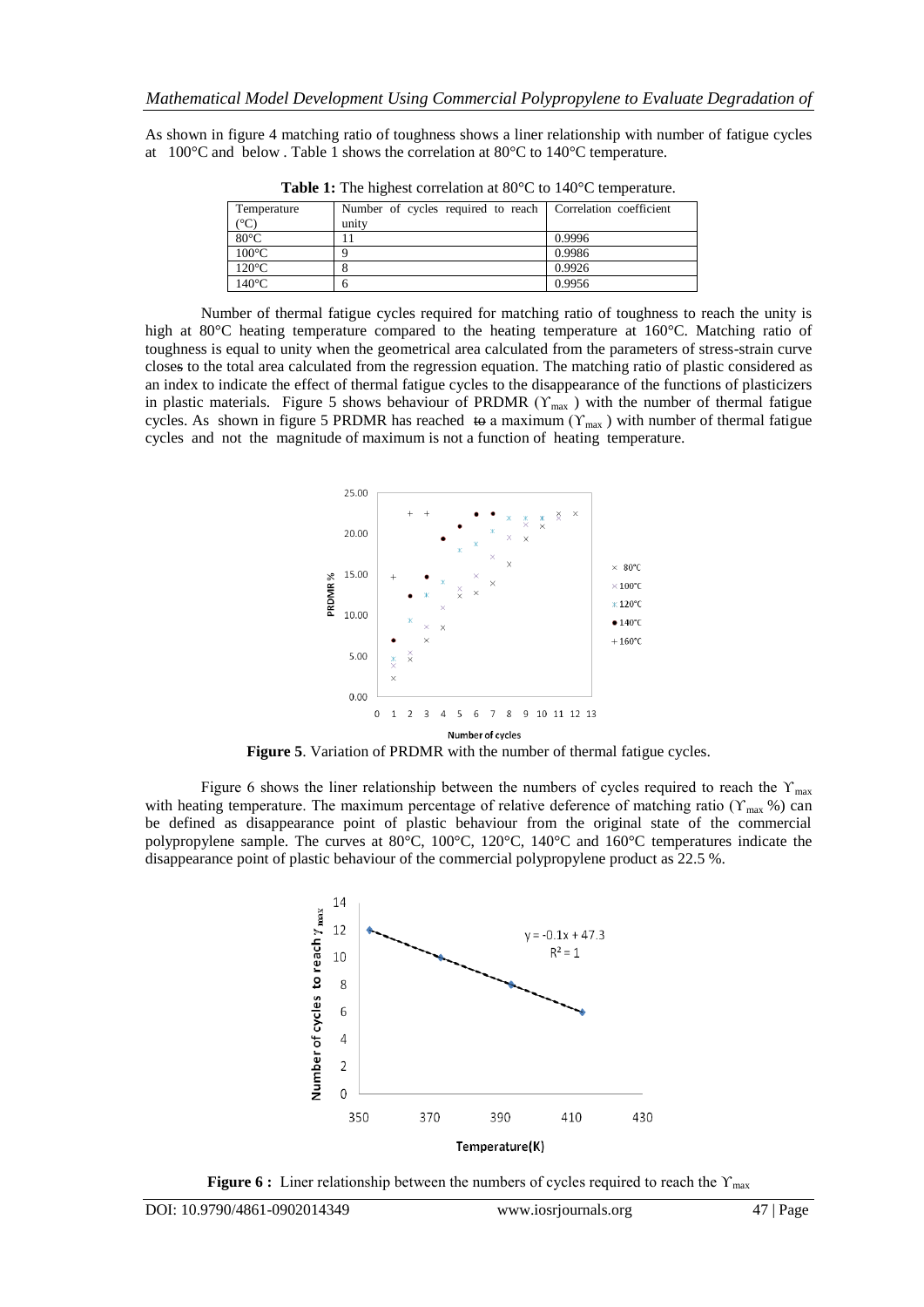Equation 9 is the regression equation to calculate the number of thermal fatigue cycle to reach  $Y_{\text{max}}$  %, ϒmax % = - 0.1 T + 47.3.....................(9)

Commercial polypropylene reached to the maximum of ( $Y_{\text{max}}$ ) at 160°C at the end of second cycle and the end of eleventh cycle at 80°C. The percentage of the Retention of Plastic Behaviour (RPB %) of ge of the Retention<br>  $\gamma$  and  $\gamma_{\text{max}}$  as shown<br>  $\left(1 - \frac{\gamma}{\gamma_{\text{max}}} \right) \times 100\%$ 

commercial plastic product can be defined using Y and Y<sub>max</sub> as shown in equation (11).  
Retention of plastic behaviour (%) = 
$$
\left(1 - \frac{\gamma}{\gamma_{\text{max}}}\right) \times 100\%
$$
 .........(11)

Figure 7 shows the linear relationship between RPB% with the number of thermal fatigue cycles under the natural environmental conditions. Natural thermal fatigue cycle is defined as heating period of day time and cooling period overnight. The percentage of the retention of plastic behaviour is close to zero when the number of cycles (days) is close to 400.



**Figure 7.** Variation of RPB% with the number of fatigue cycles under the natural conditions.



**Figure 8**. Variation of RPB% with n power of weight loss at natural condition.

The equation 12 below the regression equation to calculate RPB% with number of days under natural condition

RPB % = -100 +100 ..............................................(12)

The percentage of retention of plastic behaviour in under the natural condition show linear relationship with a *n* power of weight loss. The highest correlation with the power value is 2.2 with correlation coefficient. The equation (13) is developed using regression equation to calculate the weight loss of

commercial polypropylene material using the RPB%. (100 %) *RPB Weigh loss* 2.2 *K* …………………. (13)

The n<sup>th</sup> power was determined using mathematical program utilized linearity property between two parameters.